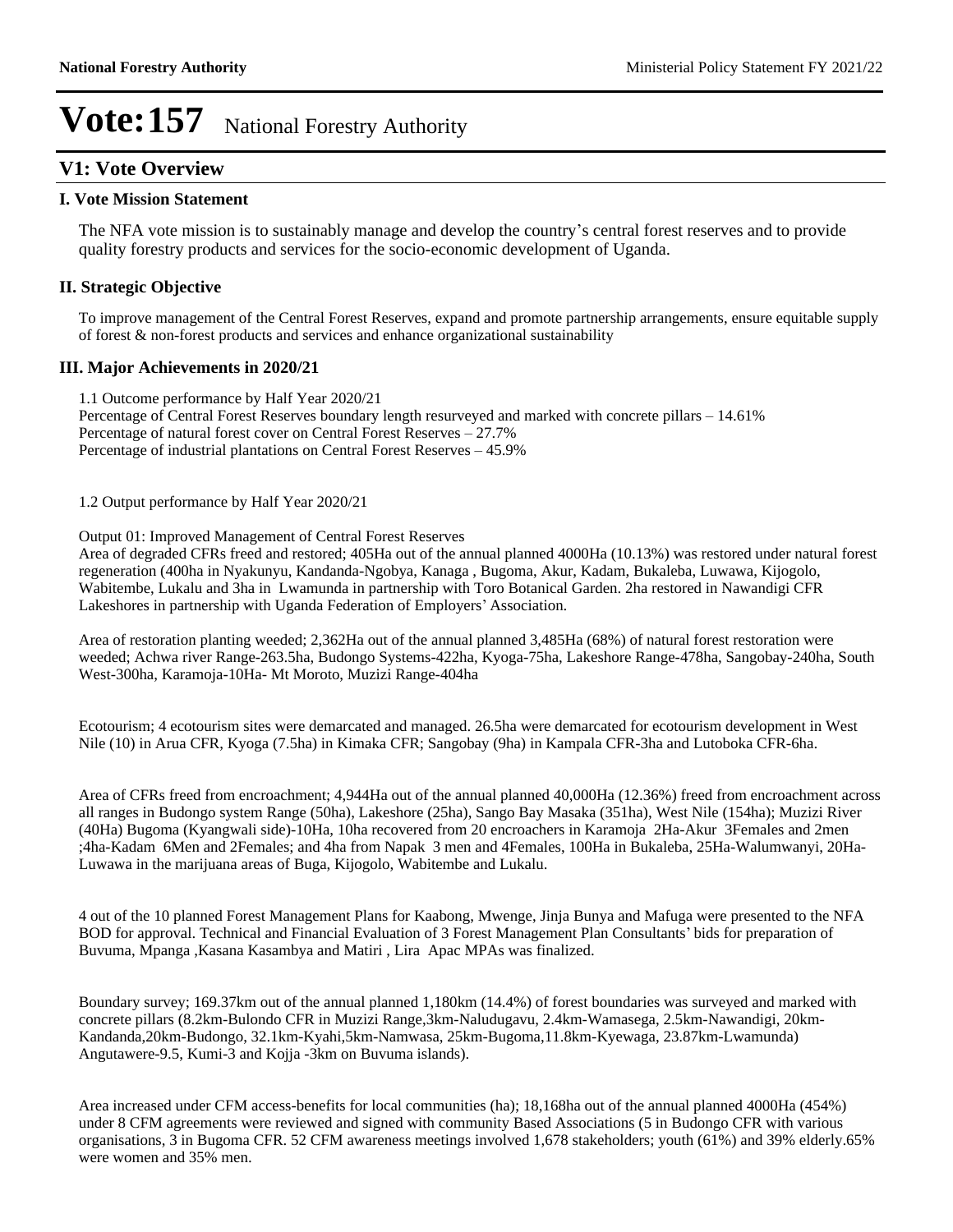Non-Tax Revenue; Ushs 5.293bn in Non-tax revenue was collected by half year representing 45% of annual planned NTR collections. This poor performance highlights the effects of COVID-19 and subsequent travel restrictions and poor National economic performance.

#### Output 02: Establishment of New Tree Plantations

Area of commercial tree plantations established by NFA; 425Ha out of the annual planned 2,000Ha (21%) of tree plantations were established in Mafuga-Kirima-68.4ha, Muko-12ha, 200ha in Rwoho CFR, Lendu-70Ha, and Mwenge-75ha. This provided 850 employment and income opportunities to (315 women and 535 men) in respective planting areas. 80% of the workers involved in tree planting were the youth and 20% middle aged.

Area of commercial tree plantations established on CFRs by licensed tree planters demarcated; 4,621ha of the annual planned 30,000Ha (15.4%) of commercial tree plantations were established on CFRs by licensed tree planters in 1,340ha-Sangobay Masaka Wabitembe and Bugonzi CFRs involving 97 beneficiaries (23 women, 74 men),121ha-Achwa River Range; 395 (263 males and 59 females and 73 institutions, 384.9ha-Budongo System Range by 500 beneficiaries (400 Males, 80 Females, 20 Institutions, 361-Katugo plantations, 316.2Ha-Kyoga , 906.8Ha-Lakeshores,904Ha-Muzizi Range, 30Ha-Mwenge, 70Ha-South Busoga and 14Ha-South West

#### Output 03: Plantation Management

Area of tree plantations weeded; 8,071Ha out of the annual planned 9,020Ha (89%) of tree plantations were weeded; 627Ha-Rwoho-Mbarara plantations, 1,050Ha-Mwenge plantations, 330Ha-Opit-Abera, 2,420Ha-Lendu, 460.6Ha-Mafuga, 473Ha-Katuugo, South Busoga-300.50 Ha in Abera and 220Ha in Opit CFR was done by 96 male youths and 45 adults. 42 male Youths & 27 male adults in South Busoga. 471.5ha weeded in Achwa river Range; 61.5ha, 92.6 in Ongom, 33 ha in Kachung, 17.5Ha in Lagute; 8ha in Ayer Bala Road; 7Ha in Kyamugongo CFR; Muzizi River Range-704Ha in Kasana Kasamya-Kaweri Green Charcoal, North Rwenzori, Lukuga and Kabindo, and Kyoga-65ha in Namafuma.

Area of tree plantations pruned and thinned; 205ha out of the planned 638Ha of tree plantations were pruned and thinned in different plantation areas; 47Ha-South Busoga, 150Ha-Abera and 58Ha-Nile bank. Protective gear and safety requirements were enforced to avoid forest hazards and accidents. 45 workers were trained and given contracts for pruning and thinning the plantations (80% were males and 20% females), However 95% of the workers were youth.

Length of fire lines/ roads maintained for fire prevention; 222km of the annual planned 300km (74%) of forest management roads for fire prevention were maintained including 70Kms in Lendu, 74Kms in Mwenge, Awang-10Kms, Okavureru-18Kms, Usi-12 Kms and 30 Kms in Lendu CFR.

Area of CFRs demarcated and mapped for licensed tree planters; 1,006ha were demarcated and mapped for licensed tree planting; Achwa-200ha in Maruzi CFR, Kyoga Range-376ha in Atigo CFR, 250ha in Kasagala CFR and 180ha-Katuugo

#### Output 04: Supply of Seeds and Seedlings

Quantity of seedlings supplied under CTPP; 3,346,626 of the planned 19,536,000 assorted seedlings (17%) were supplied under CTPP including 118,266 bamboo produced and supplied from 18 community nurseries in all regions in the country (Mafuga-301,504, Mbarara-313,045, Mwenge-200,000, South Busoga-41,251, Namanve-391,124, Kagadi-125,000, Kyamugongo-135,000, Masindi-100,000, Kiryandongo-124,761, Jinja-147,616, Soroti-32,969 and Mbale-61,588, Nandagi-208,750, Mpanga-165,000. Buvuma 30,000, Kumbu- 249,344, Ndekye-215,750, Mubuku-214,761, Hoima-30,000, Karamoja(500 seedlings) supplied from Moroto Nursery; Sango Bay Masaka (22,500 seedlings) supplied from Kumbu, West Nile (51,052 seedlings) from Arua Nursery; Muzizi River (205,761 seedlings).

118,266 bamboo seedlings were supplied; Budongo system Range (20,000) from Hoima -10,000 & Masindi-10,000. Karamoja (5,000 seedlings) produced from Abim nursery; Sango Bay Masaka (9,000 seedlings) from Kumbu Nursery; South West (20,000 seedlings) West Nile (20,000 seedlings) from Moyo Nursery. Muzizi River (20,000 seedlings), Achwa (20,000 and Kyoga 4,266. 558 beneficiaries were supplied with seedlings under CTPP (Budongo system - 73 in Kiriyandongo-45,Kagadi -30,Hoima-28,Masindi-15; Kyoga - 40 in Jinja-13, Mbale-12 and Soroti-15; Sango Bay- 45 people (25 men and 11women, 9 CBOs); West Nile-93 beneficiaries (Males=68; Females = 13; Institutions/groups = 12); Lakeshore 123 (83 males, 28 females and 12 Organisation), Muzizi River 110 (78 males and 32 females) Karamoja-30 (22 males and 8 females) South west-44 (24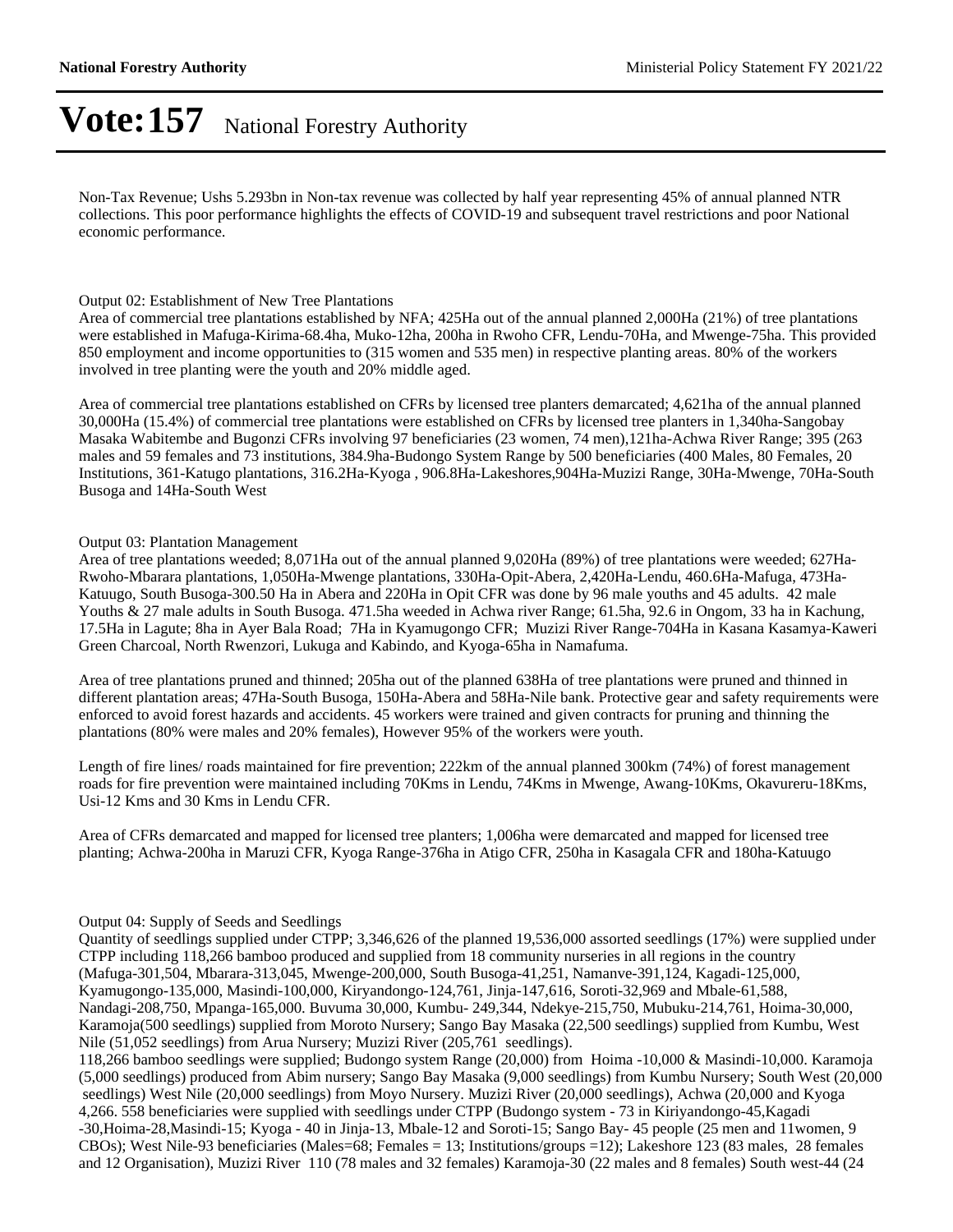males, 12 females and 8 institutions).

Quantity of tree seeds processed and supplied under CTPP; 14,191.3kg tree seeds processed and supplied under CTPP to all community nurseries in the country; Mbarara -119.3Kg, Namanve Tree Seed Centre-14,072kg.

Quantity of Seedlings sold and supplied for NFA planting; 2,762,956 assorted seedlings of the planned 16.8144 million (16%) were produced for sale and NFA own planting; Mwenge-98,000, South Busoga- 249,157; NTSC-Namanve-1,096,391, Katuugo-300,530, West Nile; 10,000 seedlings of eucalyptus grandis supplied to Lendu for own planting , Budongo; 50,000- Masindi, Karamoja;- 2,665-Moroto, 5,150-Kaabong nursery to 23men and 14females ,Kyoga;242,888 from Jinja , Mbale and Soroti, Lakeshore; 36,000-Gangu, Muzizi ; 364,200 in Kasana Kasambya and Singo Hills, Sangobay; 248,876 at Kumbu Nursery with 20 nursery workers (10 women, 8 men and 2 youth).

70kg of assorted tree seedlings were processed and sold from Namanve Tree Seed Centre.

#### **IV. Medium Term Plans**

Strengthening forest protection and conservation; 5,000km of CFRs boundaries will be resurveyed and marked and 7,200km of the total of 9,755km of cut line (73%) maintained and planted by involving forest adjacent communities. 1,265,000ha of CFRs will be protected from illegal activities and 126,574ha freed from encroachment and 500 illegal land titles in CFRs cancelled. 55 Forest Management Area Plans (FMAPs) prepared and approved (20 FMPs prepared and 35 revised for 323 and 183 CFRs respectively.

Restoration of degraded natural forest; 135,000ha of non-degraded natural forests and natural forests managed under active restoration including restoration of 10 Biodiversity Corridors. 230,000ha of CFR under strict nature reserves established and restored, 5 forest biodiversity research reports published, 409 CFRs managed as per NFSS (National Forestry Stewardship Standards) and 20 Climatic change adaptation mechanisms developed.12,657 ha of forest assessed for biomass (Biomass technical report) and for land use (forest cover technical report).50,000ha under Forest Inventory and harvesting plans updated and 55 Forest Management Area Atlas (Number of FMAPs) developed.

Development and promotion of stakeholder partnerships in line with gender and equity principles; 60,012 ha of CFRs managed under CFM, 55 Forestry Management Area Plan Committees established (one per FMAP) and 100,000ha of CFRs developed under Licenses and MOUs and 100% NFA compliance with government gender and equity requirements (standards).

Diversification and increase in the quality and economic value of forest-based business; NFA will promote private sector investment in tourism, tree farming and bee farming in CFRs and increase jobs (people directly employed) in forestry activities in CFRs by 200,000 (2 people per ha of forest plantation). 10 new collaborative research and development projects carried out, 10 new ecotourism concessions developed in partnership with the private sector.300,000 non-Ugandan visitors to CFRs and 90,000 Ugandan visitors to CFRs in compliance with COVID-19 and other pandemics and disasters.

Increased area and productivity of plantations on CFRs;13,000ha of commercial tree plantations established (under NFA)- with survival >70%, 24,000ha of commercial tree plantations complying with NFA's plantation guidelines, updating database of 100,000ha of commercial tree plantations established under licensed tree planters. 235,000ha of industrial tree plantations in CFRs certified and registered to NFA standards with average yield per ha of 75% (average performance against site index).

Increased supply of seed and seedlings for increased tree planting in the country; 66 Nursery infrastructures (water sources, nurseries) equitably developed, 20 seed stands and orchards managed (10 mother tree gardens/stands in natural forest and 10 in plantations). 5,000kg of bamboo seed from managed seed sources and imports from China and Ethiopia and 20,000kg of quality indigenous seed from managed seed sources in CFRs and 7,250kg of quality exotic seed from managed seed sources and imports (tree stands, orchards and imports from South Africa, Australia and Brazil). 200million assorted and affordable seedlings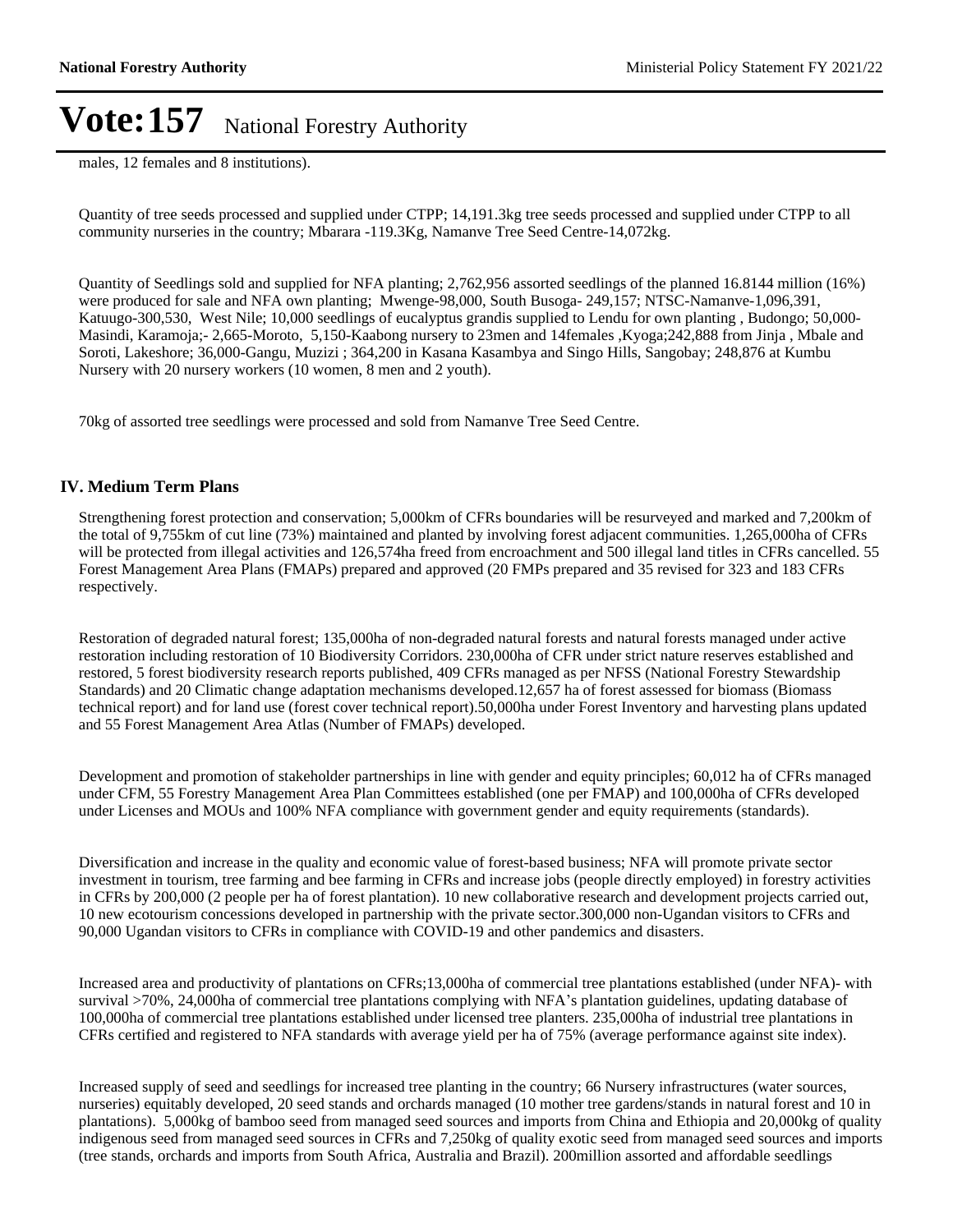supplied (5million quality bamboo seedlings, 50 million quality indigenous seedlings and 145million quality exotic seedlings.

Building staff capacity for management, innovativeness and business enterprise development; 750 professional staff recruitment, skilling, mentoring motivated through increased budget proportion of wage allocation, social security, safety and health insurance. Increased staff productivity and performance is expected to increase to 85%.

Investment in modern forest management infrastructure; 224 Forest stations constructed and renovated, 1,000km of Forest management roads constructed and maintained. Procurement of 213 assorted transport equipment and 250 assorted ICT equipment, 52 GIS and licenses, 5 Plant and machinery (Water, nursery systems, milling equipment, fire equipment), 6 Survey equipment for digitising forest boundary plan data (GNSS machines), 10 Modern equipment and databases for forest inventory and 10 Ecotourism facilities developed.

Strengthening NFA's brand value and increase public awareness about the importance of forests; Communication strategy developed to guide public relations activities for marketing, Forest conservation education, Training and engagement on forestry for various key stakeholders, Public information, education and awareness and Strengthening media relations.

Promotion of innovations in ecosystem services and business development as well as forest financing; Establish a performancedriven business unit at NFA, Develop and submit 30 innovation project proposals for funding including with private sector and NGO partners, Initiate 12 public-private sector partnerships and Invest in 5 opportunities for revenue and forest-financing

Expansion and diversification of NFA's revenue base; increment of the proportion of Non-Tax Revenue (NTR) to the total budget to 40%, 5% of revenue from alternative sources (consultancy, CSR, PES, and 30% mobilized from donor funding.

Strengthening of NFA governance and accountability; Establishment of a performance management contract for the Senior Management Team based on Performance planning, budgeting, reporting and Functional Monitoring and evaluation systems, Development and implementation of a Forestry Information Management System, Standard Operating Procedures across NFA and periodic Board evaluations.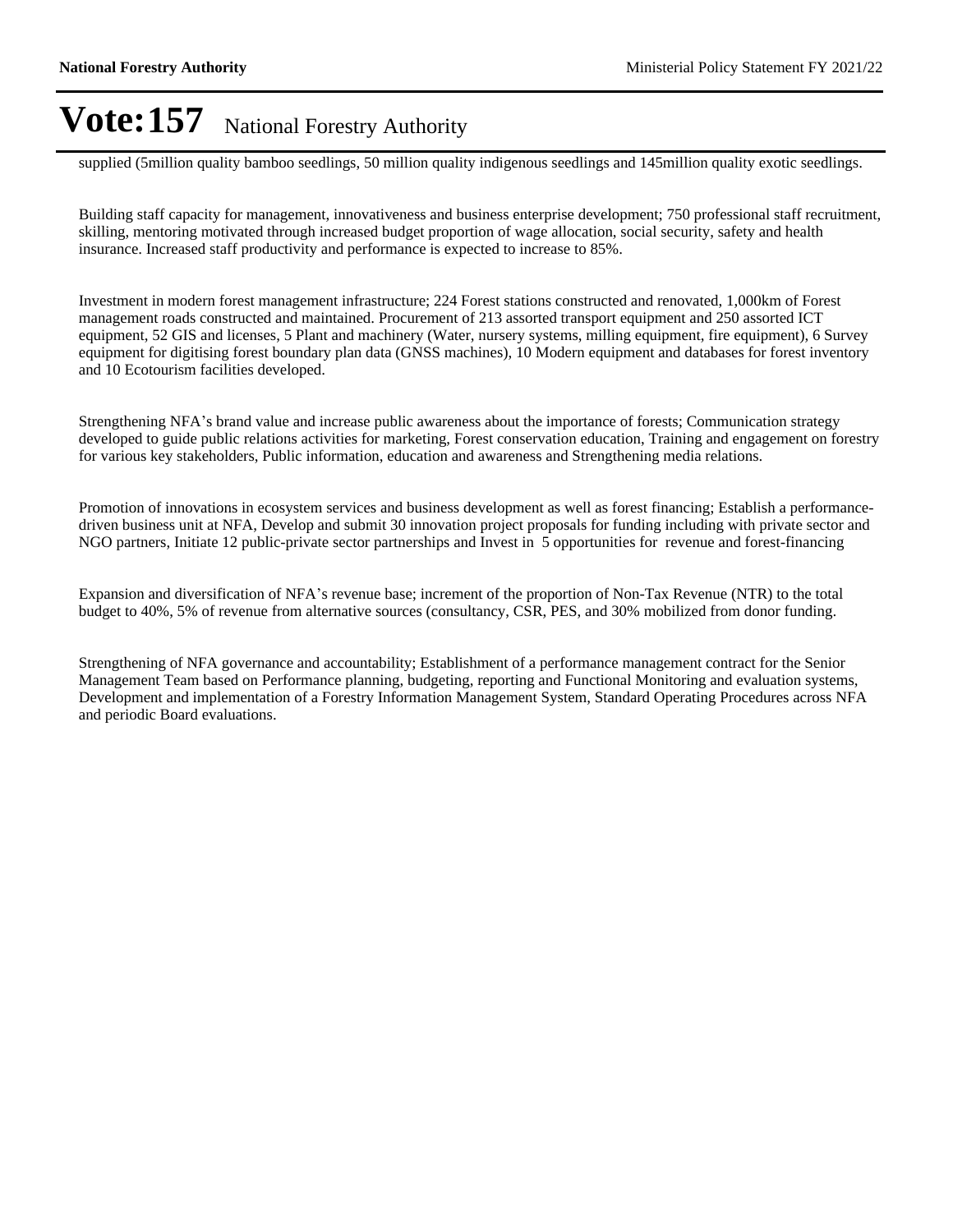#### **V. Snapshot Of Medium Term Budget Allocations**

**Table 5.1: Overview of Vote Expenditures (UShs Billion)**

|                  |                                                      |                    | 2020/21       |                                           |         |         |         | <b>MTEF Budget Projections</b> |         |
|------------------|------------------------------------------------------|--------------------|---------------|-------------------------------------------|---------|---------|---------|--------------------------------|---------|
|                  |                                                      | 2019/20<br>Outturn | <b>Budget</b> | <b>Approved Expenditure</b><br>by End Dec | 2021/22 | 2022/23 | 2023/24 | 2024/25                        | 2025/26 |
| <b>Recurrent</b> | Wage                                                 | 6.387              | 8.266         | 3.872                                     | 8.266   | 8.679   | 8.679   | 8.679                          | 8.679   |
|                  | Non Wage                                             | 13.028             | 21.433        | 4.458                                     | 15.731  | 15.731  | 15.731  | 15.731                         | 15.731  |
| Devt.            | GoU                                                  | 3.636              | 12.883        | 2.470                                     | 12.883  | 12.883  | 12.883  | 12.883                         | 12.883  |
|                  | Ext. Fin.                                            | 0.000              | 0.000         | 0.000                                     | 0.000   | 0.000   | 0.000   | 0.000                          | 0.000   |
|                  | <b>GoU</b> Total                                     | 23.051             | 42.582        | 10.800                                    | 36.880  | 37.293  | 37.293  | 37.293                         | 37.293  |
|                  | <b>Total GoU+Ext Fin (MTEF)</b>                      | 23.051             | 42.582        | 10.800                                    | 36.880  | 37.293  | 37.293  | 37.293                         | 37.293  |
|                  | Arrears                                              | 0.000              | 0.000         | 0.000                                     | 0.000   | 0.000   | 0.000   | 0.000                          | 0.000   |
|                  | <b>Total Budget</b>                                  | 23.051             | 42.582        | 10.800                                    | 36.880  | 37.293  | 37.293  | 37.293                         | 37.293  |
|                  | <b>A.I.A Total</b>                                   | 0.000              | 0.000         | 0.000                                     | 0.000   | 0.000   | 0.000   | 0.000                          | 0.000   |
|                  | <b>Grand Total</b>                                   | 23.051             | 42.582        | 10.800                                    | 36.880  | 37.293  | 37.293  | 37.293                         | 37.293  |
|                  | <b>Total Vote Budget</b><br><b>Excluding Arrears</b> | 23.051             | 42.582        | 10.800                                    | 36.880  | 37.293  | 37.293  | 37.293                         | 37.293  |

#### **Table 5.2: Budget Allocation by Programme (UShs Billion)**

|                                                                           | 2021/22 Draft Estimates |          |              |
|---------------------------------------------------------------------------|-------------------------|----------|--------------|
| Billion Uganda Shillings                                                  | GoU                     | Ext. Fin | <b>Total</b> |
| Natural Resources, Environment, Climate Change, Land and Water Management | 36.880                  | 0.000    | 36.880       |
| <b>Grand Total:</b>                                                       | 36.880                  | 0.000    | 36.880       |
| Total excluding Arrears                                                   | 36.880                  | 0.000    | 36.880       |

#### **VI. Budget By Economic Clasification**

**Table V6.1 2020/21 and 2021/22 Budget Allocations by Item**

|                                       |        | 2020/21 Approved Budget |       |              |        | 2021/22 Draft Estimates |              |
|---------------------------------------|--------|-------------------------|-------|--------------|--------|-------------------------|--------------|
| Billion Uganda Shillings              | GoU    | Ext. Fin                | AIA   | <b>Total</b> | GoU    | Ext. Fin                | <b>Total</b> |
| <b>Output Class: Outputs Provided</b> | 39.152 | 0.000                   | 0.000 | 39.152       | 32.748 | 0.000                   | 32.748       |
| 211 Wages and Salaries                | 10.249 | 0.000                   | 0.000 | 10.249       | 9.661  | 0.000                   | 9.661        |
| 212 Social Contributions              | 0.827  | 0.000                   | 0.000 | 0.827        | 0.827  | 0.000                   | 0.827        |
| 213 Other Employee Costs              | 0.916  | 0.000                   | 0.000 | 0.916        | 1.720  | 0.000                   | 1.720        |
| 221 General Expenses                  | 2.482  | 0.000                   | 0.000 | 2.482        | 0.879  | 0.000                   | 0.879        |
| 222 Communications                    | 0.563  | 0.000                   | 0.000 | 0.563        | 0.810  | 0.000                   | 0.810        |
| 223 Utility and Property Expenses     | 0.538  | 0.000                   | 0.000 | 0.538        | 0.292  | 0.000                   | 0.292        |
| 224 Supplies and Services             | 12.089 | 0.000                   | 0.000 | 12.089       | 11.741 | 0.000                   | 11.741       |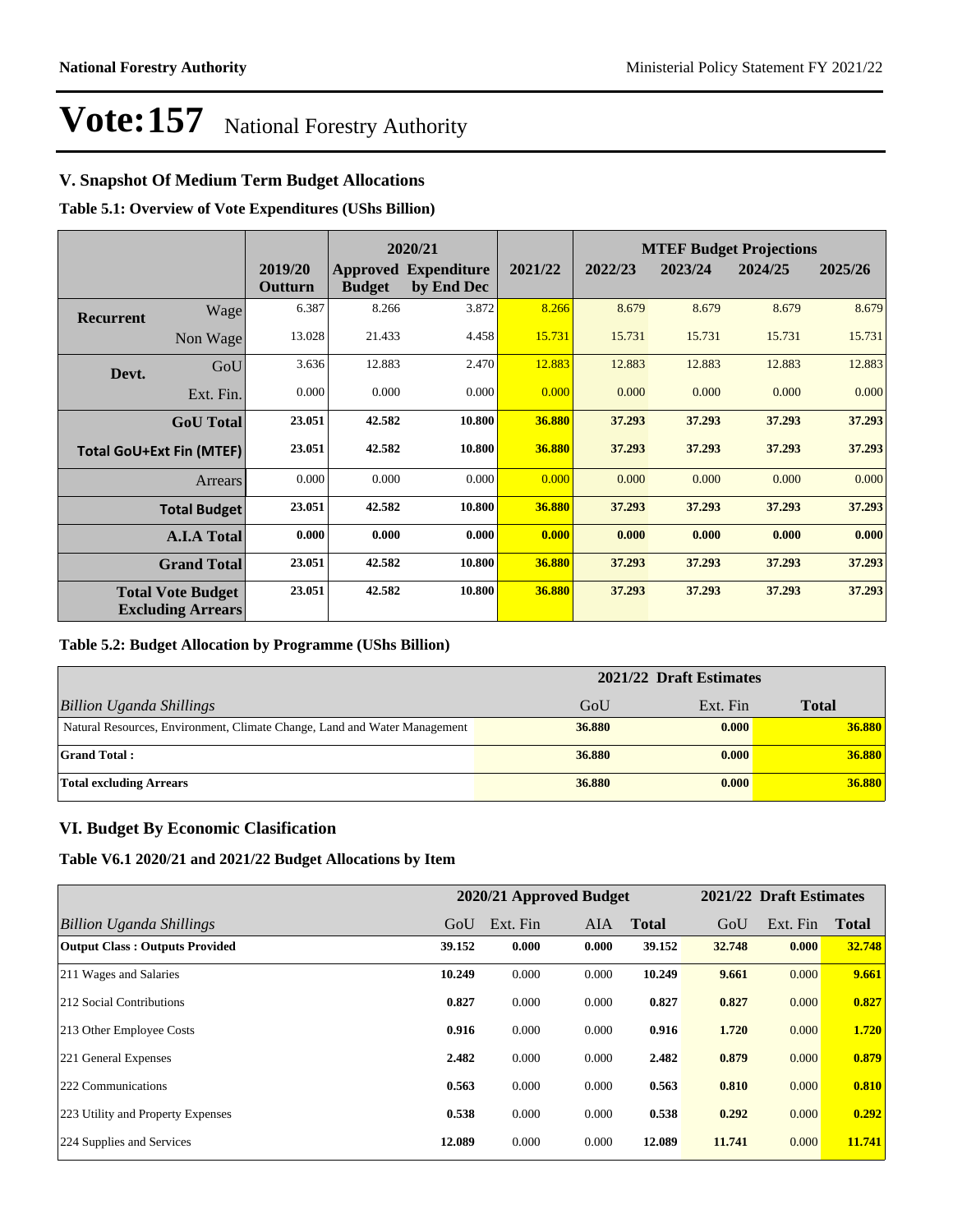| 225 Professional Services              | 2.538  | 0.000 | 0.000 | 2.538  | 0.406  | 0.000 | 0.406  |
|----------------------------------------|--------|-------|-------|--------|--------|-------|--------|
| 226 Insurances and Licenses            | 1.081  | 0.000 | 0.000 | 1.081  | 0.328  | 0.000 | 0.328  |
| 227 Travel and Transport               | 4.802  | 0.000 | 0.000 | 4.802  | 3.493  | 0.000 | 3.493  |
| 228 Maintenance                        | 2.036  | 0.000 | 0.000 | 2.036  | 1.976  | 0.000 | 1.976  |
| 282 Miscellaneous Other Expenses       | 1.030  | 0.000 | 0.000 | 1.030  | 0.614  | 0.000 | 0.614  |
| <b>Output Class: Capital Purchases</b> | 3.430  | 0.000 | 0.000 | 3.430  | 4.132  | 0.000 | 4.132  |
| 312 FIXED ASSETS                       | 3.430  | 0.000 | 0.000 | 3.430  | 4.132  | 0.000 | 4.132  |
| <b>Grand Total:</b>                    | 42.582 | 0.000 | 0.000 | 42.582 | 36.880 | 0.000 | 36.880 |
| <b>Total excluding Arrears</b>         | 42.582 | 0.000 | 0.000 | 42.582 | 36.880 | 0.000 | 36.880 |

#### VII. Budget By Sub-Subprogramme, Department And Project

#### **Table V7.1: Past Expenditure Outturns and Medium Term Projections by Sub-SubProgramme,Department and Project**

| Billion Uganda shillings                                   |                              | FY 2020/21                |                                   |                                             |         | <b>Medium Term Projections</b> |         |         |
|------------------------------------------------------------|------------------------------|---------------------------|-----------------------------------|---------------------------------------------|---------|--------------------------------|---------|---------|
|                                                            | <b>FY 2019/20</b><br>Outturn | Approved<br><b>Budget</b> | <b>Spent By</b><br><b>End Dec</b> | 2021-22<br><b>Proposed</b><br><b>Budget</b> | 2022-23 | 2023-24                        | 2024-25 | 2025-26 |
| <b>52 Forestry Management</b>                              | 23.051                       | 42.582                    | 10.800                            | 36.880                                      | 37.293  | 37.293                         | 37.293  | 37.293  |
| 01 Headquarters                                            | 19.415                       | 29.699                    | 8.331                             | 23.997                                      | 24.410  | 24.410                         | 24.410  | 24.410  |
| 0161 Support to National Forestry Authority                | 3.636                        | 12.883                    | 2.470                             | 0.000                                       | 0.000   | 0.000                          | 0.000   | 0.000   |
| <b>Retooling of National Forestry</b><br>1679<br>Authority | 0.000                        | 0.000                     | 0.000                             | 12.883                                      | 12.883  | 12.883                         | 12.883  | 12.883  |
| <b>Total for the Vote</b>                                  | 23.051                       | 42.582                    | 10.800                            | 36.880                                      | 37.293  | 37.293                         | 37.293  | 37.293  |
| <b>Total Excluding Arrears</b>                             | 23.051                       | 42.582                    | 10.800                            | 36.880                                      | 37.293  | 37.293                         | 37.293  | 37.293  |

#### VIII. Sub-SubProgramme Performance and Medium Term Plans

#### **Table V8.1: Sub-SubProgramme Outcome and Outcome Indicators**

|             | <b>Sub-SubProgramme:</b> 52 Forestry Management                                                         |
|-------------|---------------------------------------------------------------------------------------------------------|
| Objective : | NFA Strategic Plan (2020-2025) programs and the objectives under each program are given below:-         |
|             | Program I: Sustainable management of CFRs                                                               |
|             | The objectives under program I are:                                                                     |
|             | 1. To strengthen forest protection and conservation.                                                    |
|             | 2. To restore degraded natural forests in CFRs.                                                         |
|             | 3. To develop and promote stakeholder partnerships in line with gender and equity principles.           |
|             | Program II: Enhance equitable production and supply of forest products and services                     |
|             | The objectives under program II are:                                                                    |
|             | 1. To diversify and increase the quality and economic value of forest-based business.                   |
|             | 2. To increase the area, quality and productivity of plantations on CFRs.                               |
|             | 3. To increase the supply of seed and seedlings for increased tree planting in the country.             |
|             | Program III: Strengthen organisation sustainability                                                     |
|             | The objectives under program III are:                                                                   |
|             | 1. To build staff capacity for improved management, innovativeness and business enterprise development. |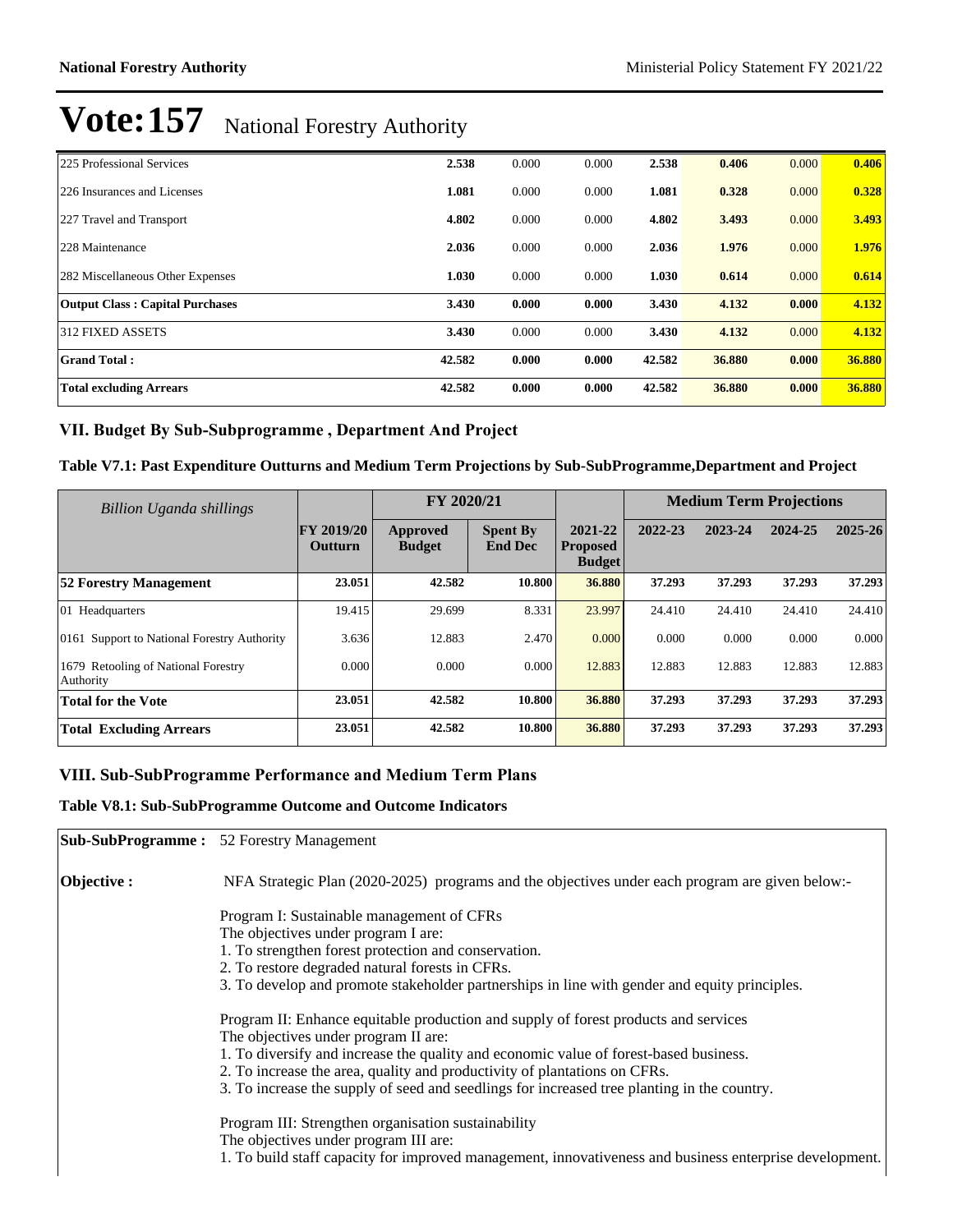|                                                                              | 2. To invest in modern forest management infrastructure.<br>3. To strengthen NFA's brand value and increase public awareness about the importance of forests for |                 |                  |                            |                  |                  |
|------------------------------------------------------------------------------|------------------------------------------------------------------------------------------------------------------------------------------------------------------|-----------------|------------------|----------------------------|------------------|------------------|
|                                                                              | Uganda.                                                                                                                                                          |                 |                  |                            |                  |                  |
|                                                                              | 4. To promote innovations in ecosystem services and business development as well as forest financing.<br>5. To expand and diversify NFA's revenue base.          |                 |                  |                            |                  |                  |
|                                                                              | 6. To strengthen governance and accountability.                                                                                                                  |                 |                  |                            |                  |                  |
| <b>Responsible Officer:</b>                                                  | Okello Tom Obong                                                                                                                                                 |                 |                  |                            |                  |                  |
| <b>Outcome:</b>                                                              | Improved management of Central Forest Reserves                                                                                                                   |                 |                  |                            |                  |                  |
| <b>Resources</b>                                                             | 1. Improved Weather, Climate and Climate Change Management, Protection and Restoration of Environment and Natural                                                |                 |                  |                            |                  |                  |
|                                                                              |                                                                                                                                                                  |                 |                  | <b>Performance Targets</b> |                  |                  |
|                                                                              | <b>Outcome Indicators</b>                                                                                                                                        |                 |                  | 2021/22                    | 2022/23          | 2023/24          |
|                                                                              |                                                                                                                                                                  | <b>Baseline</b> | <b>Base year</b> | <b>Target</b>              | Projection       | Projection       |
| concrete pillars                                                             | • Percentage of Central Forest Reserves boundary length resurveyed and marked with                                                                               | 25.7%           | 2020             | 34.6%                      | 44.9%            | 55.1%            |
|                                                                              | • Percentage of natural forest cover on Central Forest Reserves                                                                                                  | 51.3%           | 2020             | 52.5%                      | 55.9%            | 60.1%            |
|                                                                              | • Percentage of industrial plantations on Central Forest Reserves                                                                                                | 51.7%           | 2020             | 57.6%                      | 70.1%            | 82.6%            |
| <b>Department: 01 Headquarters</b>                                           |                                                                                                                                                                  |                 |                  |                            |                  |                  |
|                                                                              | <b>Budget Output: 01 Mangement of Central Forest Reserves</b>                                                                                                    |                 |                  |                            |                  |                  |
| Area (Ha) of degraded forests restored                                       |                                                                                                                                                                  |                 |                  | 10,560                     | 30,000           | 37,500           |
|                                                                              | Distance (Km) of forest boundary resurveyed and marked with concrete pillars                                                                                     |                 |                  |                            | 5,200            | 6,200            |
| <b>Budget Output: 03 Plantation Management</b>                               |                                                                                                                                                                  |                 |                  |                            |                  |                  |
| Km of Fire breaks established and maintained                                 |                                                                                                                                                                  |                 |                  | 270                        | 200              | 200              |
| Area of tree plantations weeded, pruned and thinned                          |                                                                                                                                                                  |                 |                  | 7,255                      | 17,000           | 20,000           |
|                                                                              | <b>Budget Output: 05 Supply of seeds and seedlings</b>                                                                                                           |                 |                  |                            |                  |                  |
| No. of seedlings raised and sold                                             |                                                                                                                                                                  |                 |                  | 11,510,000                 | 29,000,000       | 29,000,000       |
|                                                                              | <b>Project: 0161 Support to National Forestry Authority</b>                                                                                                      |                 |                  |                            |                  |                  |
|                                                                              | <b>Budget Output: 01 Mangement of Central Forest Reserves</b>                                                                                                    |                 |                  |                            |                  |                  |
| Distance (Km) of forest boundary resurveyed and marked with concrete pillars |                                                                                                                                                                  |                 |                  | 700                        | 1,000            | 1,000            |
| <b>Budget Output: 02 Establishment of new tree plantations</b>               |                                                                                                                                                                  |                 |                  |                            |                  |                  |
| Area or tree plantations planted with 70% survival rate                      |                                                                                                                                                                  |                 |                  | 1,000                      | 3,000            | 3,000            |
|                                                                              | <b>Budget Output: 05 Supply of seeds and seedlings</b>                                                                                                           |                 |                  |                            |                  |                  |
| No. of seedlings raised and sold                                             |                                                                                                                                                                  |                 |                  | 18,490,000                 | 11,000,000       | 11,000,000       |
| Number of tree nurseries certified                                           |                                                                                                                                                                  |                 |                  | 13                         | 13               | 13               |
| number of seed sources managed                                               |                                                                                                                                                                  |                 |                  | $\overline{2}$             | $\boldsymbol{2}$ | $\boldsymbol{2}$ |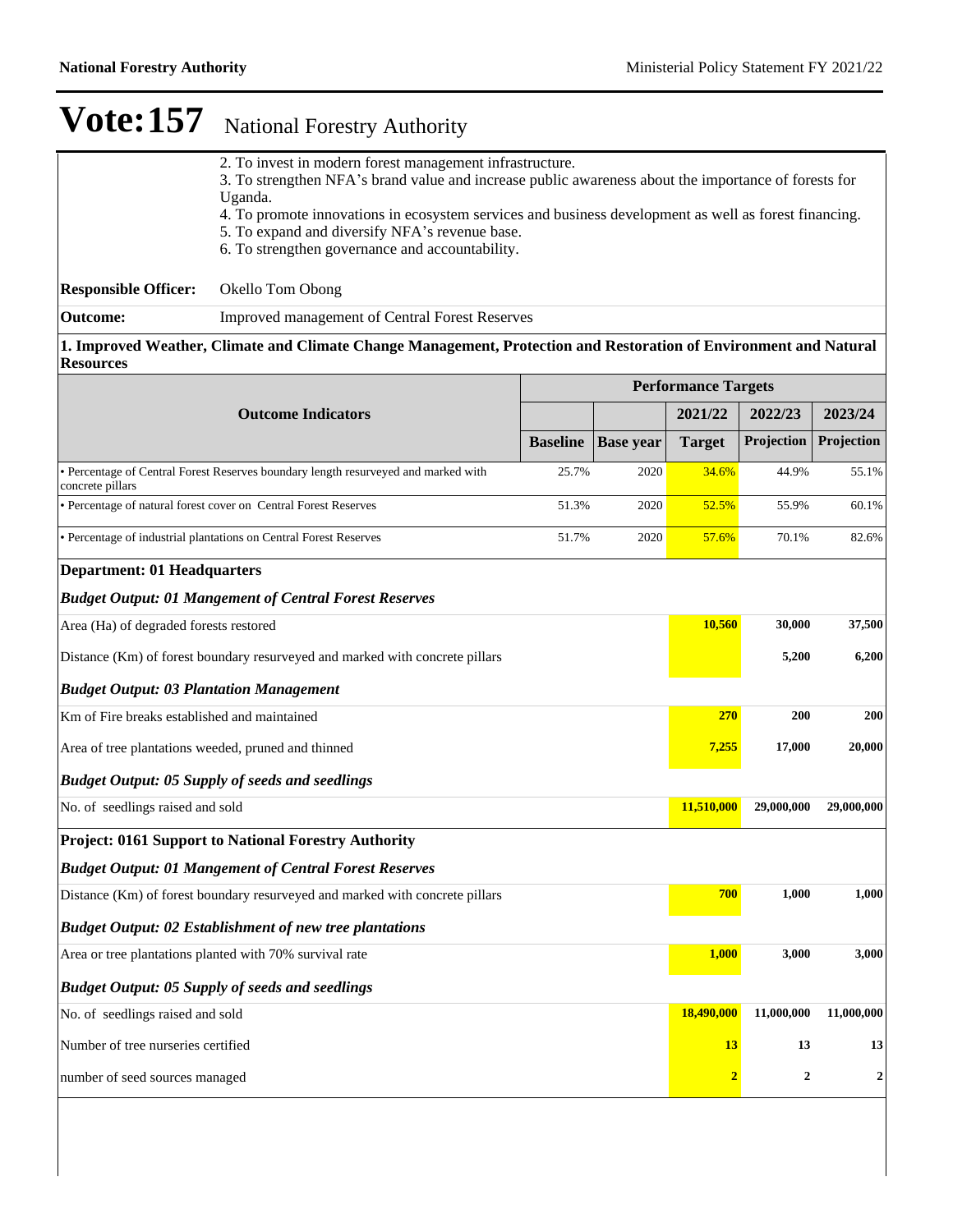| <b>Project: 1679 Retooling of National Forestry Authority</b>                |            |                  |            |
|------------------------------------------------------------------------------|------------|------------------|------------|
| <b>Budget Output: 01 Mangement of Central Forest Reserves</b>                |            |                  |            |
| Distance (Km) of forest boundary resurveyed and marked with concrete pillars | 700        | 1,000            | 1,000      |
| <b>Budget Output: 02 Establishment of new tree plantations</b>               |            |                  |            |
| Area or tree plantations planted with 70% survival rate                      | 1,000      | 3,000            | 3,000      |
| <b>Budget Output: 05 Supply of seeds and seedlings</b>                       |            |                  |            |
| No. of seedlings raised and sold                                             | 18,490,000 | 11,000,000       | 11,000,000 |
| Number of tree nurseries certified                                           | 13         | 13               | 13         |
| number of seed sources managed                                               |            | $\boldsymbol{2}$ | 2          |

#### **IX. Major Capital Investments And Changes In Resource Allocation**

#### **Table 9.1: Major Capital Investment (Capital Purchases outputs over 0.5Billion)**

| FY 2020/21                                                                       | FY 2021/22                                         |                                                                                                                                                                                                                                                         |
|----------------------------------------------------------------------------------|----------------------------------------------------|---------------------------------------------------------------------------------------------------------------------------------------------------------------------------------------------------------------------------------------------------------|
| <b>Appr. Budget and Planned Outputs</b>                                          | <b>Expenditures and Achievements by</b><br>end Dec | <b>Proposed Budget and Planned</b><br><b>Outputs</b>                                                                                                                                                                                                    |
| <b>Vote 157 National Forestry Authority</b>                                      |                                                    |                                                                                                                                                                                                                                                         |
| Sub-SubProgramme: 09 52 Forestry Management                                      |                                                    |                                                                                                                                                                                                                                                         |
| Development Project: 1679 Retooling of National Forestry Authority               |                                                    |                                                                                                                                                                                                                                                         |
| Budget Output: 09 52 75 Purchase of Motor Vehicles and Other Transport Equipment |                                                    |                                                                                                                                                                                                                                                         |
|                                                                                  |                                                    | 38 Vehicles and Other transport equipment<br>procured (5-land cruisers, 5-station wagons, 26<br>Motor cycles, 1 Truck and 1 staff van for<br>strengthening forest management, environmental<br>conservation education and public awareness<br>campaigns |
| <b>Total Output Cost(Ushs Thousand)</b><br>0                                     | 0                                                  | 3,547,164                                                                                                                                                                                                                                               |
| Gou Dev't:<br>$\theta$                                                           | $\Omega$                                           | 3,547,164                                                                                                                                                                                                                                               |
| Ext Fin:<br>$\overline{0}$                                                       | $\Omega$                                           |                                                                                                                                                                                                                                                         |
| $\mathbf{0}$<br>A.I.A.                                                           | $\Omega$                                           |                                                                                                                                                                                                                                                         |

#### **X. Vote Challenges and Plans To Improve Performance**

#### **Vote Challenges**

Low Quarterly Releases affecting budget and workplan execution. By half year 2020/21, only 34.4% of the Vote budget had been released to implement the annual workplan. Most importantly, besides the Statutory Wage, only 26% of the Non-Wage budget had been released by Half year. With statutory expenditures like NSSF and Gratuity to meet, the vote found tremendous challenges in achieving the workplan as approved.

The effects of COVID-19 pandemic and the subsequent lockdown and health and safety measures instituted by government have led to a significant decrease in the number of tourists (both local and foreign) to NFA's ecotourism sites and consequently to a decrease in Non-Tax Revenue. The post COVID lock-down poor economic environment led to a decrease in demand of seedlings successively leading to low production of both commercial and community seedlings and loss of NTR. There's need to invest in an aggressive business development model to target post COVID Economic recovery.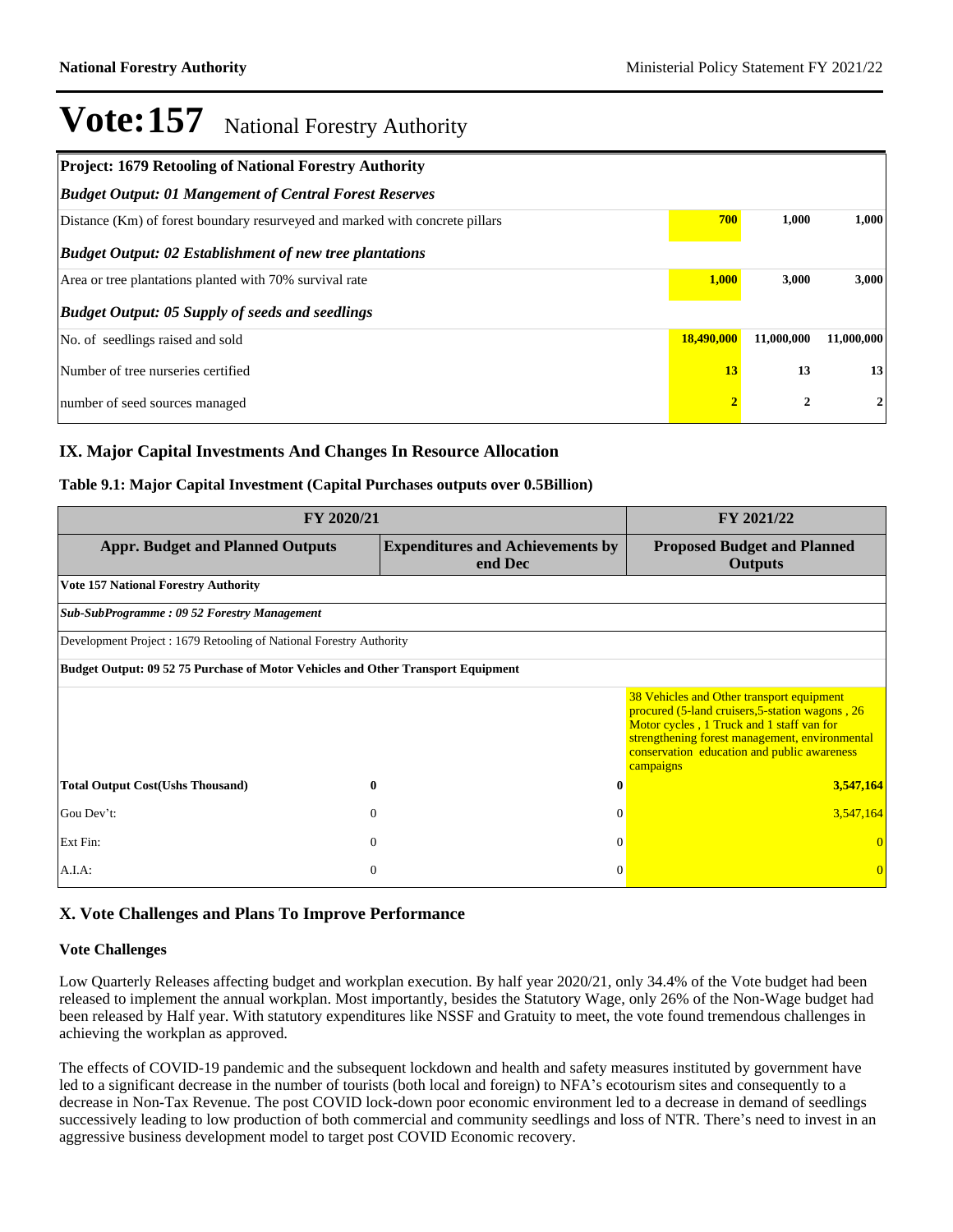Distortions brought about by seasonal/climatic changes.

The season-based nature of our activities means that some activities like nursery activities and planting can only be carried out in particular times of the year. With the nature of irregular budget releases, most of these activities are mismatched leading wastages in nurseries and loss of NTR for the institution. There is need for the MFPED to stick to the annual Cash flow plan for the vote in order to achieve the best results in terms of institutional performance including NTR collection.

For Output 03 (Plantation management) and Output 05 (Seeds and Seedlings) under Sub-Program 01- Headquarters and 0161- Support to National Forestry Authority, activities and works were carried out in Q2 and funds for the same committed and planned to be paid out in Q3 after verification. The complex nature of contracted work eg, forest restoration and harvesting of crop involves mapping and inventory all of which are done by different departments. All these take long and that means completion reports take long to be processed for payment leading to unspent funds.

There's need for the institution to make definite investment in capital assets of fleet and accommodation for regional staff. Most of the fleet was acquired in 2004 and is now a liability to the Vote in terms of breaking down and maintenance costs. Additionally, most of regional staff accommodation is now inhabitable and with formation of new management areas over time to improve efficiency, there is need to construct staff accommodation and regional offices all of which aren't forth coming with the less Quarterly releases.

Political interference into operations of the institution by local leaders and representatives at various levels hindering lawful eviction of encroachers and demarcation of forest boundaries.

#### **Plans to improve Vote Performance**

Restoration of heavily encroached Central Forest Reserves through re-planting of indigenous species and protection to enable regeneration. Strengthening of partnerships for forest conservation and livelihood improvement.

Promote use modern technology for forest management information systems, forest resource assessment, forest protection and restoration through the latest GIS applications.

Forest Law Enforcement and governance through professional investigation and prosecution of environmental and forestry offences. Promotion of non-coercive Forest protection mechanisms through public and stakeholder awareness campaigns and income substitution policies for forest offenders. Re-surveying and demarcation of CFRs boundaries.

Digitization of forest boundaries through re-surveying and demarcation with concrete pillars to effectively secure the physical and legal integrity of the Central Forest Reserves from encroachment and avoid conflicts with forest adjacent communities.

Increasing involvement of the population in tree planting through Greening Uganda and other National campaigns aimed to increase forest cover.

Substantial investment in plantation development at a rate of 11,000 ha per year while maintaining the existing and subsequent forests.

#### **XI Off Budget Support**

#### **Table 11.1 Off-Budget Support by Department and Project**

| Billion Uganda Shillings                         | $2020/21$ Approved<br><b>Budget</b> | 2021/22 Draft<br><b>Estimates</b> |
|--------------------------------------------------|-------------------------------------|-----------------------------------|
| <b>Sub-SubProgramme 0952 Forestry Management</b> | 7.38                                | 17.73                             |
| <b>Recurrent Budget Estimates</b>                |                                     |                                   |
| <b>01 Headquarters</b>                           | 7.38                                | 17.73                             |
| 400-MULTI-LATERAL DEVELOPMENT PARTNERS           | 7.38                                | 6.72                              |
| 410-International Development Association (IDA)  | 0.00                                | 9.50                              |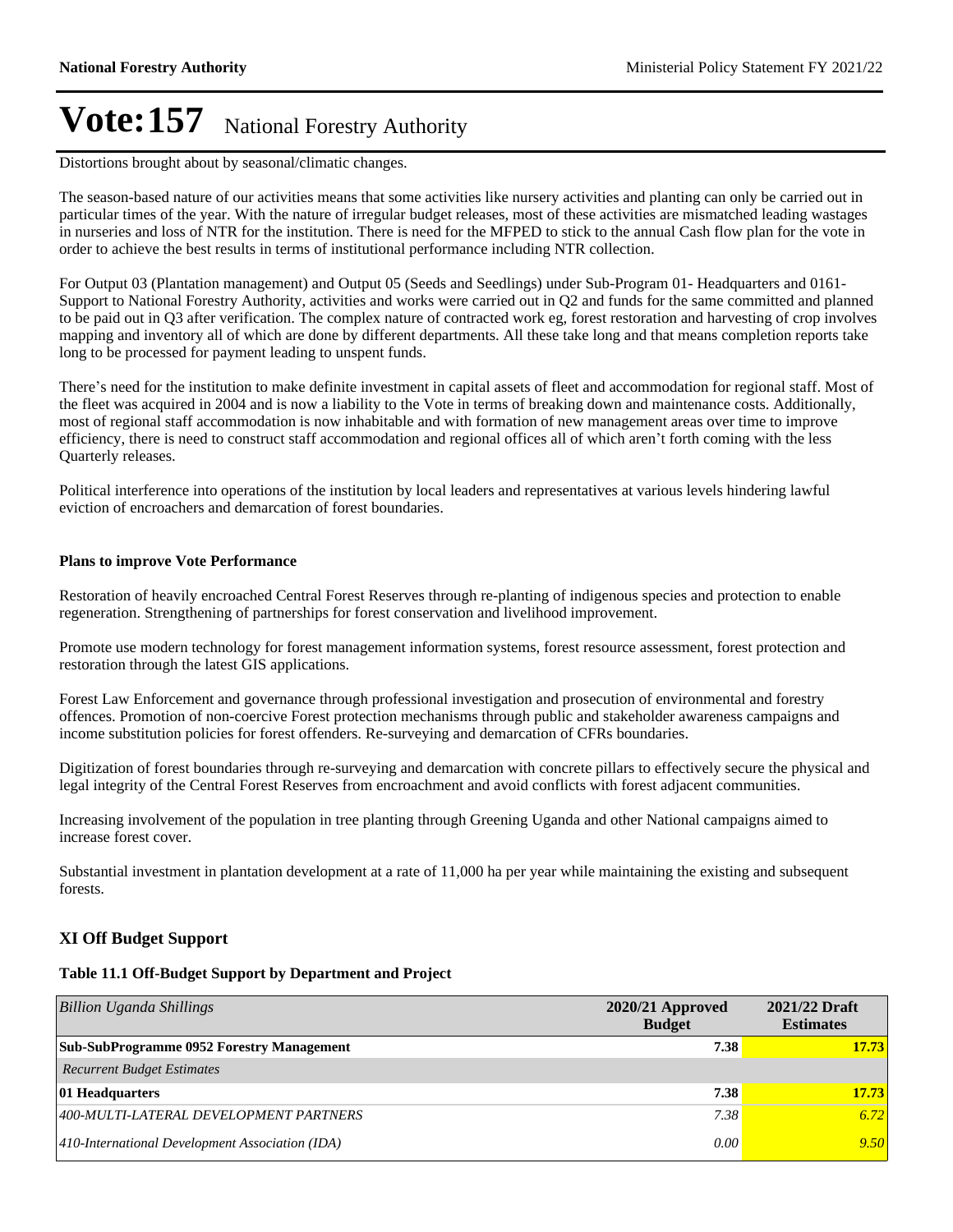| 421-UN Agencies       | 0.00 <sup>1</sup> | $-1$       |
|-----------------------|-------------------|------------|
| <b>Total for Vote</b> | 7.38              | . <i>.</i> |

#### **XII. Vote Cross Cutting Policy And Other Budgetary Issues**

#### **Table 12.1: Cross- Cutting Policy Issues**

| <b>Issue Type:</b>                  | <b>HIV/AIDS</b>                                                                                                                                                                                                                          |
|-------------------------------------|------------------------------------------------------------------------------------------------------------------------------------------------------------------------------------------------------------------------------------------|
| Objective:                          | Forest workers and staff safety and health                                                                                                                                                                                               |
| <b>Issue of Concern:</b>            | Forest workers and staff safety and health                                                                                                                                                                                               |
| <b>Planned Interventions:</b>       | Inclusiveness and responsiveness for all forestry beneficiary categories .Awareness, sensitization<br>and testing in order to increase, workers safety, health and productivity                                                          |
| <b>Budget Allocation (Billion):</b> | 0.503                                                                                                                                                                                                                                    |
| <b>Performance Indicators:</b>      | 4-HIV/AIDs prevention trips, 3-Training of HR staff on HIV/AIDS prevention and awareness, 20-<br>Social functions-involving HIV/AIDS testing and counseling, mainstreaming HIV/AIDS<br>indicators, Tourists awareness Information Centre |
| <b>Issue Type:</b>                  | <b>Gender</b>                                                                                                                                                                                                                            |
| Objective:                          | The population including refugees exerts Increased pressure on forests.                                                                                                                                                                  |
| <b>Issue of Concern:</b>            | Increased pressure on forests                                                                                                                                                                                                            |
| <b>Planned Interventions:</b>       | equitable supply of forest benefits                                                                                                                                                                                                      |
| <b>Budget Allocation (Billion):</b> | 10.610                                                                                                                                                                                                                                   |
| <b>Performance Indicators:</b>      | 10,500ha-licensed tree farmers demarcated, 6,105ha of tree plantations weeded, 270km of fire lines<br>maintained.30m seedlings supplied, 13 nursery infrastructure developed                                                             |
| <b>Issue Type:</b>                  | <b>Enviroment</b>                                                                                                                                                                                                                        |
| Objective:                          | Forest products & services remain the affordable livelihood alternatives and this has increased<br>deforestation, commercial firewood collection and forest encroachments                                                                |
| <b>Issue of Concern:</b>            | Forest loss and related disasters                                                                                                                                                                                                        |
| <b>Planned Interventions:</b>       | Forest protection & restoration of forests & livelihoods                                                                                                                                                                                 |
| <b>Budget Allocation (Billion):</b> | 18.920                                                                                                                                                                                                                                   |
| <b>Performance Indicators:</b>      | • 10,000ha of CFRs freed from encroachment & 10,560ha restored.5,000ha & 28 CFM agreements<br>reviewed, 700km boundary marked, 10 Forest Management Plans prepared & 1.265 million hectares<br>in 506CFRs protected                      |

#### **XIII. Personnel Information**

#### **Table 13.1 Staff Establishment Analysis**

| <b>Title</b>                                  | <b>Salary Scale</b> | <b>Number Of Approved Positions</b> | <b>Number Of Filled Positions</b> |
|-----------------------------------------------|---------------------|-------------------------------------|-----------------------------------|
| <b>BUSINESS DEVELOPMENT</b><br><b>MANAGER</b> | NFA 3B              |                                     | $\Omega$                          |
| Coordinator Climate Change                    | NFA 3B              |                                     | 0                                 |
| Range Manager                                 | NFA <sub>4</sub>    |                                     | -81                               |
| Sector Manager                                | NFA 5               | 32                                  | 31                                |
| Personal Assistant                            | NFA 6               |                                     | $\frac{4}{3}$                     |